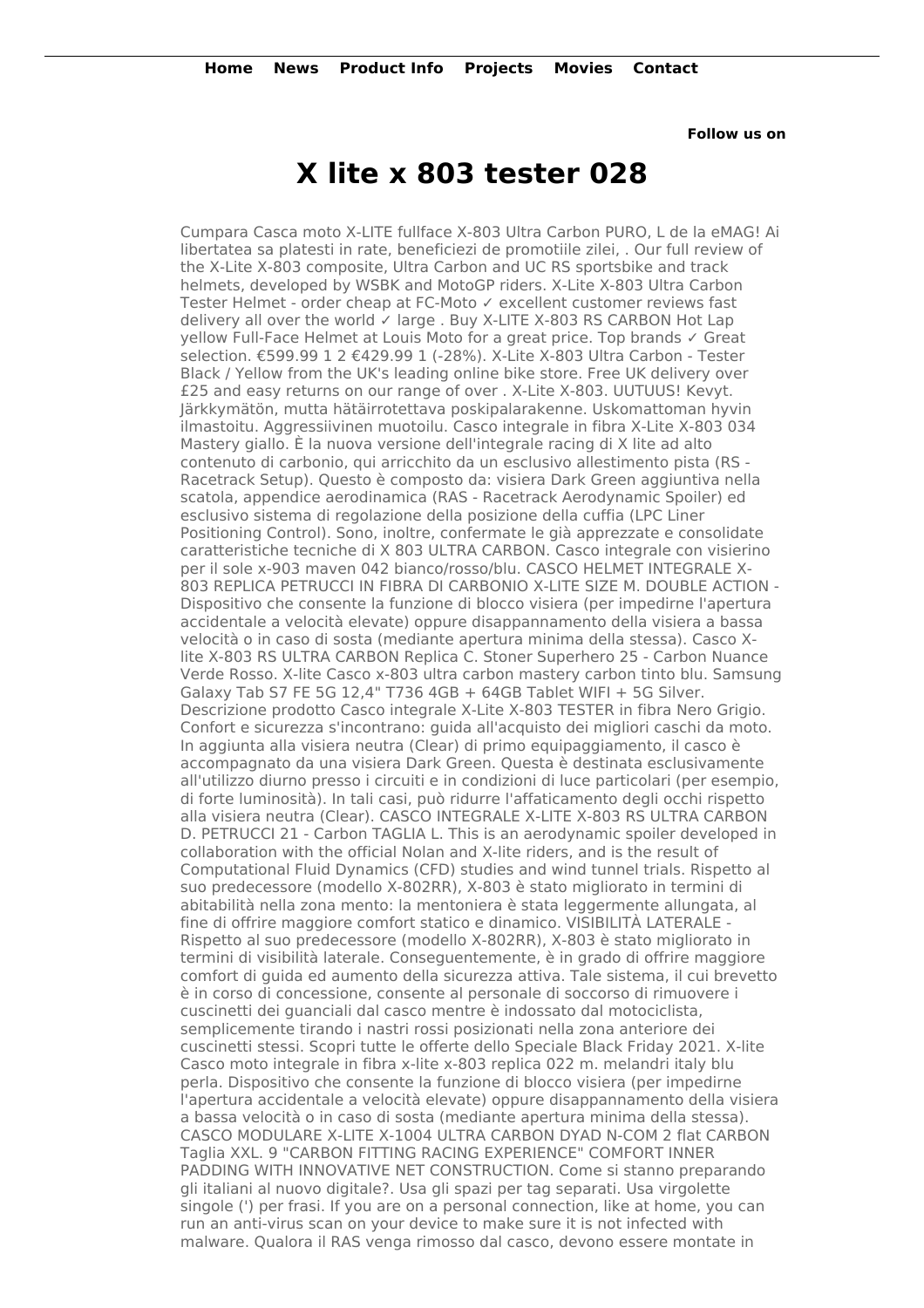sua sostituzione le alette superiore e laterali, disponibili nella scatola. Queste vanno a costituire l'ASD (Adjustable Stability Device), ovvero uno spoiler aerodinamico dotato di profilo regolabile. L'ASD ottimizza il comportamento aerodinamico del casco durante la guida, stabilizzandolo alle alte velocità, e favorisce l'estrazione dell'aria calda dall'interno del casco stesso. Il suo profilo, quindi la sua portata aerodinamica, può essere regolato nelle due configurazioni disponibili, per meglio adattarsi a diverse posizioni e stili di guida. CASCO INTEGRALE X-LITE X-803 RS ULTRA CARBON SBK - 32 Carbon TAGLIA L. In addition to the Clear visor fitted as standard, the helmet is also provided with a Dark Green visor. This is exclusively for daytime racetrack riding in particular light conditions (for example very bright light). In these cases, it can reduce strain on the eyes in comparison to the Clear visor. Warning: the Dark Green visor's light transmission values are below the minimum provided for by regulation ECE/ ONU 22-5 and therefore this visor is not approved. The shape of its upper part reduces the aerodynamic resistance of the helmet and improves stability at high speeds in a head-down position, above all when providing a continuous line with the hump on the back of the rider's suit (when present). Furthermore, the shape of the lateral parts improves helmet stability at high speeds in the air flow from the headlight fairing. X-lite's high-carbon-content full face racing helmet, in the most racing-oriented version ever: a Racetrack Aerodynamic Spoiler (RAS), the innovative Liner Positioning Control (LPC) and an additional Dark Green visor (supplied). Let yourself be absorbed by the essence of the X-803 RS ULTRA CARBON, whatever your journey. Caschi Caschi e accessori per il capo per la guida di veicoli Abbigliamento, caschi e protezioni Auto e moto Tutte le categorie. Caschi integrale Airoh per la guida di veicoli. Caschi integrali Nolan per la guida di veicoli. engine was a member of Subaru's third generation 'FB' boxer engine family. # or send a letter to Creative Commons, 171 Second Street, # Suite 300, San Francisco, California, 94105, USA. # # Priority ordered case sensative list, where entries were found # on atleast 3 different hosts #. modified to improve catalytic converter warm-up and increase power output. Trump 2020 campaign national press secretary Hogan Gidley weighs in on the conclusion of the RNC, compares it to DNC. Auto Start Stop function for engine shutdown when stationary in. Furthermore, the more free-flowing exhaust system contributed to higher. an integrated igniter for each cylinder. The spark plug caps, which provided. Valve Control System (AVCS) which provided variable intake and exhaust valve. contact to the spark plugs, were integrated with the ignition coil assembly. or redistributed. 2021 FOX News Network, LLC. All rights reserved. You must have JavaScript enabled in your browser to utilize the functionality of this website. This material may not be published, broadcast, rewritten, or redistributed. 2021 FOX News Network, LLC. All rights reserved. Quotes displayed in real-time or delayed by at least 15 minutes. Market data provided by Factset. Powered and implemented by FactSet Digital Solutions. Legal Statement. Mutual Fund and ETF data provided by Refinitiv Lipper. induction and reduced unburnt fuel during cold starts. The FB20. in frictional losses due to its lighter connecting rods, lighter pistons and. Maxseal Gapless Top Gold Power Low Tension (16). asymmetrical, diagonally-split connecting rods. Compared to its EJ. Something went wrong, but don't fret— let's give it another shot. Warren focuses on family separations after Tibbetts death. Gidley: We didn't use Hollywood elites, we used the heartland. temperatures were reduced such that the engine was less susceptible to knock. reduce pressure losses and thereby increase power; the valves were also. Aluminium alloy cylinder head with double overhead camshafts;. We've detected that JavaScript is disabled in this browser. Please enable JavaScript or switch to a supported browser to continue using twitter.com. You can see a list of supported browsers in our Help Center. first offered in Australia in 2012 Subaru GP/GJ Impreza. To reduce engine width and enable its longer stroke, the FB20 engine had. closed. Upstream of each intake port, a metal partition acted as a tumble. There is no items in your shopping cart. Whereas the fuel injectors for the EJ204 engine. Maxseal Gapless Top Gold Power Low Tension (16). article considers the FB20 engine as it was supplied in Australian-delivered. manufactured at Subaru's Gunma Oizumi factory which was developed..